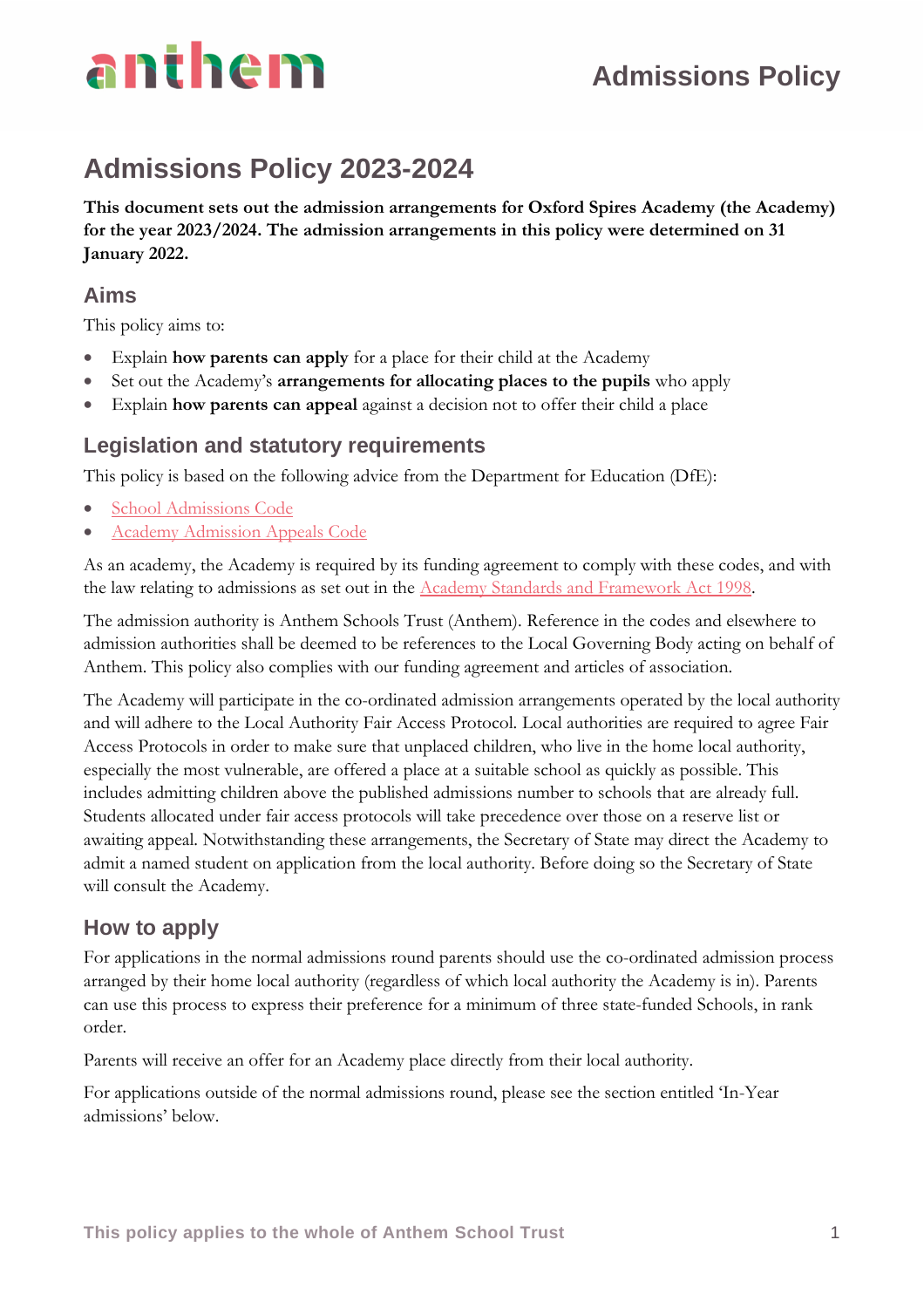## **Admissions Policy**

### **Consideration of applications**

The Academy will consider all applications for places. The Academy has an agreed admission number of 220 (the Published Admission Number – PAN) pupils for entry in year 7. Where fewer than 220 applications are received, the Academy will offer places to all those who have applied. We reserve the right to check any address and other information provided so we can apply the oversubscription criteria accurately and fairly. As an admission authority we have the right to investigate any concerns we may have about your application and to withdraw the offer of a place if we consider there is evidence that you have made a fraudulent claim or provided misleading information, for example if a false address was given which denied a place to a child with a stronger claim. If a place is withdrawn, the application will be considered afresh and you will be advised of your right of appeal if a place is refused.

Before setting a PAN higher than its published admission number, the Academy will inform the local authority and reference this change on the Academy's website. Students will not be admitted above the PAN unless exceptional circumstances apply, and such circumstances shall be reported to the Secretary of State.

#### **Procedures where the Academy is oversubscribed**

If the Academy is oversubscribed, after the admission of pupils with an Education and Health Care Plan (EHCP) where the Academy is named in the EHCP, priority for admission will be given to those children who meet the criteria set out below, in order:

- Looked After Children and Previously Looked After Children<sup>1</sup>, including those children who appear to have been in state care outside of England and ceased to be in state care as a result of being adopted.
- Children with a Sibling attending the Academy at the time of application<sup>2</sup>. In the event of there being more siblings than there are remaining places in a year group, it is possible that a sibling under these circumstances would not be offered a place. Where siblings exceed the remaining places in a year group, places will be allocated by the drawing of lots. Please also see the note on multiple births and siblings in the same year below.
- Children of any member of staff at the Academy, in either of the following circumstances:

a) The member of staff has been employed at the Academy for two or more years at the time at which the application for admission to the Academy is made, or

<sup>1</sup> A 'looked after child' is a child who is (a) in the care of a local authority, or (b) being provided with accommodation by a local authority in the exercise of their social services functions (see the definition in Section 22(1) of the Children Act 1989) at the time of making an application to a school. A child is regarded as having been in state care outside of England if they were in the care of or were accommodated by a public authority, a religious organisation, or any other provider of care whose sole or main purpose is to benefit society. Previously looked after children are children who were looked after, but ceased to be so because they were adopted (or became subject to a child arrangements order or special guardianship order). This includes children who were adopted under the Adoption Act 1976 (see section 12 adoption orders) and children who were adopted under the Adoption and Children's Act 2002 (see section 46 adoption orders). Child arrangements orders are defined in s.8 of the Children Act 1989, as amended by Section 12 of the Children and Families Act 2014. Child arrangements orders replace residence orders and any residence order in force prior to 22 April 2014 is deemed to be a child arrangements order. Section 14A of the Children Act 1989 defines a 'special guardianship order' as an order appointing one or more individuals to be a child's special guardian (or special guardians).

<sup>2</sup> 'Sibling' is defined in these arrangements as half, full, step, adoptive or foster brother or sister living predominantly in the same home as the child at the time of application and/or at the time of admission.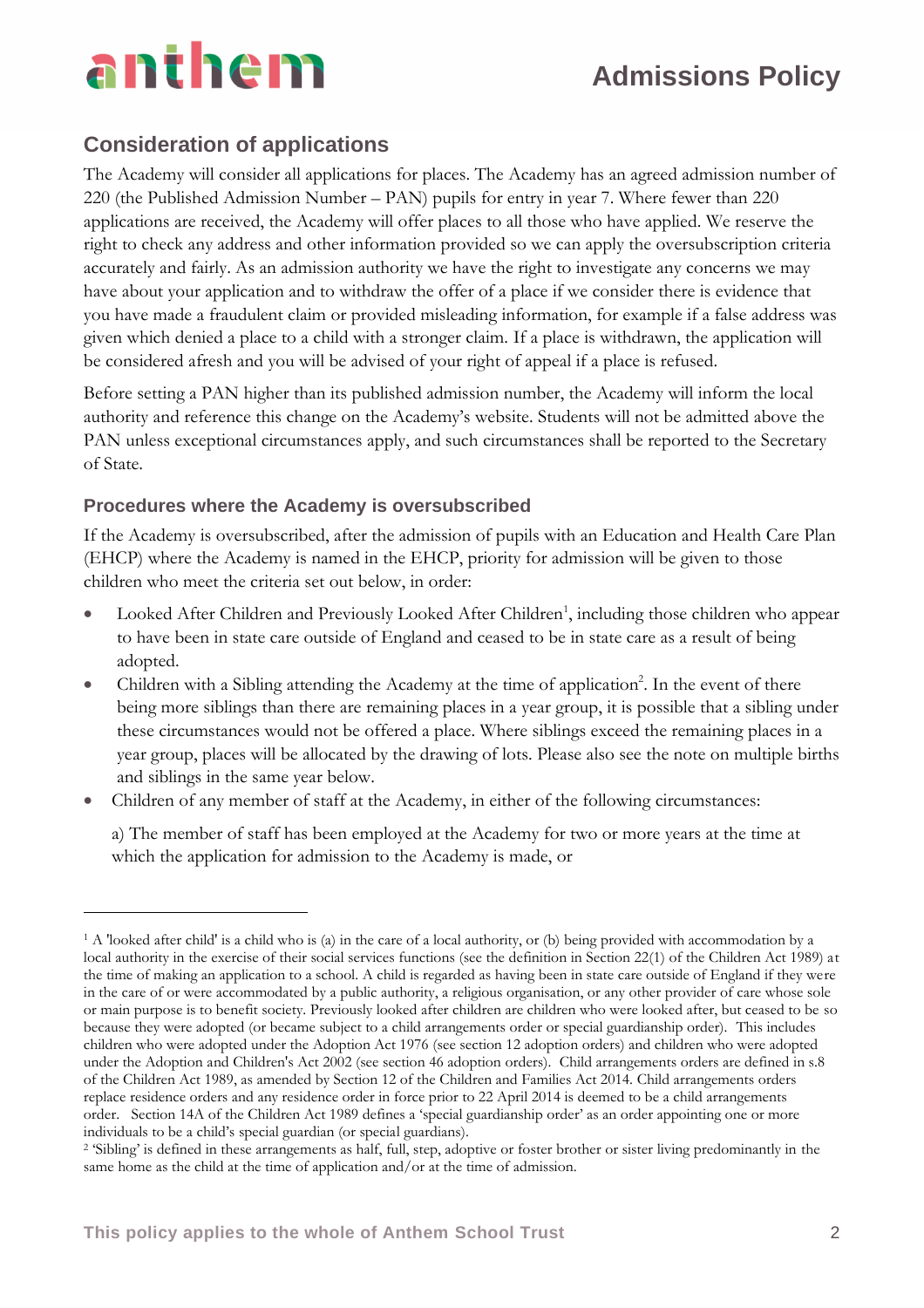b) The member of staff is recruited to fill a vacant post for which there is a demonstrable skill shortage.

• Other children by distance from the Academy, with priority for admission given to children who live nearest to the Academy. Distance will be measured by Oxfordshire County Council in a straight line. The start point of the measurement will be the geographical placement of the address (address point using the Easting/Northing British Co-ordinate system) as available to Oxfordshire Council from information compiled from Royal Mail and/or district or city councils. This placement is accurate to 10 centimetres. The end point of the measurement will be the post office address of the Academy. The calculation of the distance will be made in metres using a Pythagoras calculation. This calculation will be converted into miles by dividing the distance by 1609.344 to achieve a distance in miles accurate to three decimal places. Where a child lives normally during the Academy week with more than one parent at different addresses, the home address accepted for the purposes of Academy admissions will be the one where the child spends the majority of term time. If a parent can show that their child spends an equal amount of time at two addresses during Academy term time with a parent, they can choose which address to use on the application. If a parent has more than one home, we will accept the address where the parent and child normally live for the majority of the Academy term time as the home address.

### **Tie-break**

The oversubscription criteria are listed in the order we apply them. If it is necessary to distinguish between more than one applicant in any criteria, the next criteria will be applied until the tie-breaker is used. In the case of 2 or more applications that cannot be separated by the oversubscription criteria outlined above, the Academy will use random allocation as a tie breaker to decide between applicants. This process will be independently verified by someone who does not work at the Academy or the local authority.

### **Multiple births and siblings in the same year**

If Siblings<sup>3</sup> in the same year group are split by operation of the oversubscription criteria, the Academy is will go above its published admission number, where applicable to accommodate all Siblings unless this would make the class too large and prejudice the education of the other children.

### **Children of UK Service Personnel (UK Armed Forces)**

In order to support the military covenant aimed at removing disadvantage for UK service personnel (UK Armed Forces), and Crown Servants returning from abroad the following arrangements will apply;

- If an application is supported by an official letter declaring a posting and a relocation date then an intention to move to a confirmed address or quartering within the UK will be accepted for a child for the purposes of implementing the oversubscription criteria.
- Where an application is not supported by an official letter declaring a posting and relocation date, or is not being made due to a new posting then the child's current address will be used to examine the application against the oversubscription criteria until the child is formally resident in the new address.

<sup>3</sup> As defined above.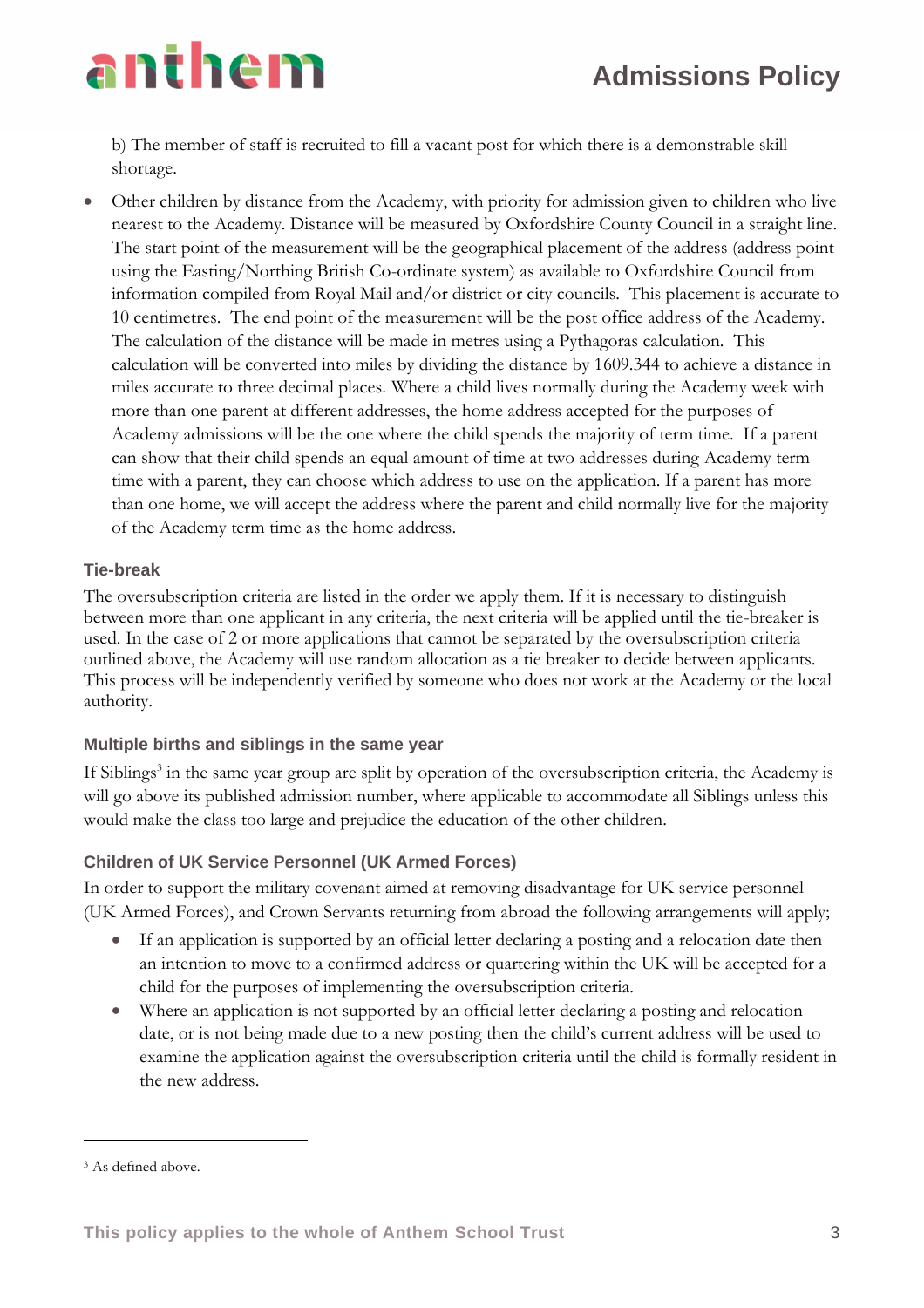## **Admissions Policy**

# anthem

- Proof of intended occupation of the residential address such as mortgage statement, exchange of contracts or signed tenancy agreement will be required. For applicants participating in the Future Accommodation Model trial, a letter accepting an address under the scheme will be accepted if a signed tenancy agreement cannot be provided.
- An offer may be withdrawn if a child does not reside at the address listed on the application form if the school is oversubscribed and use of an incorrect address has resulted in a place being denied to another child who would otherwise have been offered the place.
- If a family have provided the required proof of posting, a unit postal address will be accepted for the purposes of operating the oversubscription criteria if parents are unable to provide an address or prefer to use the unit address. This unit will be the base to which the parent has been posted.
- In all cases where an applicant is considered after national offer day of the admitting year and parents can demonstrate that the child is a child of a crown servant returning from abroad or is a child of a serving member of the armed forces, the School will consider whether to offer a place at a School even if the School has reached its official PAN. When making the decision whether to offer over PAN the School will consider the circumstances of each case including:
	- If the applicant would have been offered a place had they applied on time in the admissions round of the year of entry.
	- Whether there is any child on the reserve list with higher priority under the oversubscription criteria.
	- Whether admission of a further student would prejudice the efficient education and efficient use of resources and this prejudice would be excessive.

The School has discretion to admit above the admission number in these circumstances but they are not obliged to do so. If a place is refused, parents will be informed of their right of appeal.

### **Sixth forms**

The PAN for Year 12 is 60. This PAN is the minimum number of places for external students. The entry criteria and courses on offer can be found in the Sixth Form Prospectus and on the Academy website. The entry criteria for sixth form is the same for internal and external applicants.

Where the sixth form is oversubscribed, priority for admission will be given to those students meeting the entry criteria in the following order, after the admission of pupils with an Education and Health Care Plan (EHCP) where the Academy is named in the EHCP:

• Looked After Children and Previously Looked After Children4, including those children who appear to have been in state care outside of England and ceased to be in state care as a result of being adopted.

<sup>4</sup> A 'looked after child' is a child who is (a) in the care of a local authority, or (b) being provided with accommodation by a local authority in the exercise of their social services functions (see the definition in Section 22(1) of the Children Act 1989) at the time of making an application to a school. A child is regarded as having been in state care outside of England if they were in the care of or were accommodated by a public authority, a religious organisation, or any other provider of care whose sole or main purpose is to benefit society. Previously looked after children are children who were looked after, but ceased to be so because they were adopted (or became subject to a child arrangements order or special guardianship order). This includes children who were adopted under the Adoption Act 1976 (see section 12 adoption orders) and children who were adopted under the Adoption and Children's Act 2002 (see section 46 adoption orders). Child arrangements orders are defined in s.8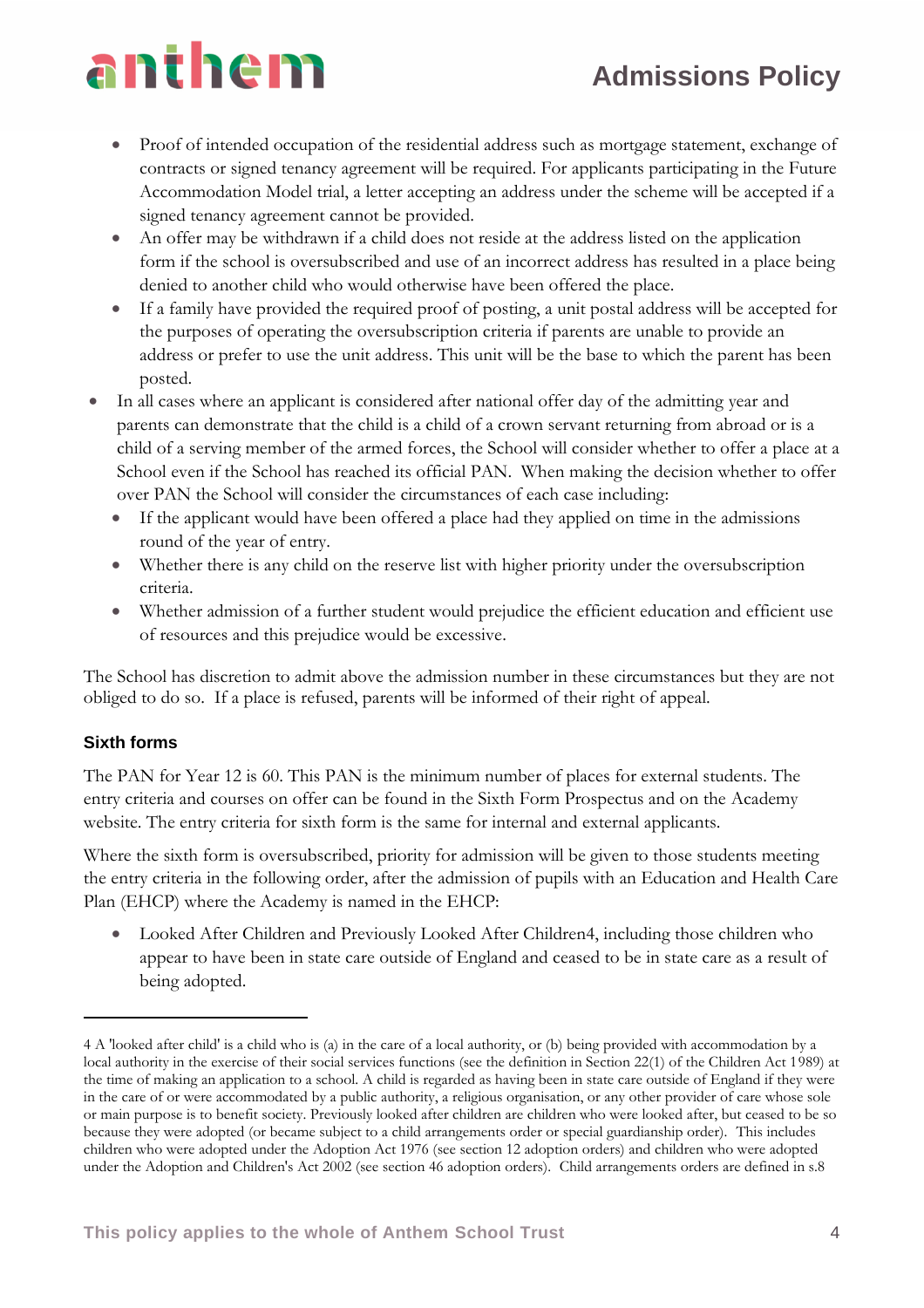## **Admissions Policy**

# anthem

- Children with a Sibling attending the Academy at the time of application<sup>5</sup>. In the event of there being more siblings than there are remaining places in a year group, it is possible that a sibling under these circumstances would not be offered a place. Where siblings exceed the remaining places in a year group, places will be allocated by the drawing of lots.
- Children of any member of staff at the Academy, in either of the following circumstances:

a) The member of staff has been employed at the Academy for two or more years at the time at which the application for admission to the Academy is made, or

b) The member of staff is recruited to fill a vacant post for which there is a demonstrable skill shortage.

- Students with the highest average points score across all GCSE subjects taken by the applicant with priority given to students with the highest average score first.
- Other children by distance from the Academy, with priority for admission given to children who live nearest to the Academy. Distance will be measured by Oxfordshire County Council in a straight line. The start point of the measurement will be the geographical placement of the address (address point using the Easting/Northing British Co-ordinate system) as available to Oxfordshire Council from information compiled from Royal Mail and/or district or city councils. This placement is accurate to 10 centimetres. The end point of the measurement will be the post office address of the Academy. The calculation of the distance will be made in metres using a Pythagoras calculation. This calculation will be converted into miles by dividing the distance by 1609.344 to achieve a distance in miles accurate to three decimal places. The home address is considered as the address where the student lives for the majority of term time. This may be with a parent (as defined in section 576 of the Education Act 1996). Where a student lives normally during the Academy week with more than one parent at different addresses, the home address accepted for the purposes of Academy admissions will be the one where the child spends the majority of term time. If a student can show that they spend an equal amount of time at two addresses during Academy term time with a parent, they can choose which address to use on the application. If a student has more than one home, we will accept the address where the student normally lives for the majority of the Academy term time as the home address.

The rules above on tie-break, multiple births and UK service personnel also apply to entry at sixth form. Any meetings held to discuss options or courses will not form part of the decision process as to whether to offer a place. The parent or young person can appeal for a place if the application is refused as per the processes set out in this policy.

### **Requests for admission outside the normal age group**

Parents are entitled to request a place for their child outside of their normal age group for example, if the child is gifted and talented or has experienced problems such as ill health. It is important for parents to

of the Children Act 1989, as amended by Section 12 of the Children and Families Act 2014. Child arrangements orders replace residence orders and any residence order in force prior to 22 April 2014 is deemed to be a child arrangements order. Section 14A of the Children Act 1989 defines a 'special guardianship order' as an order appointing one or more individuals to be a child's special guardian (or special guardians).

<sup>&</sup>lt;sup>5</sup> 'Sibling' is defined in these arrangements as half, full, step, adoptive or foster brother or sister living predominantly in the same home as the child at the time of application and/or at the time of admission.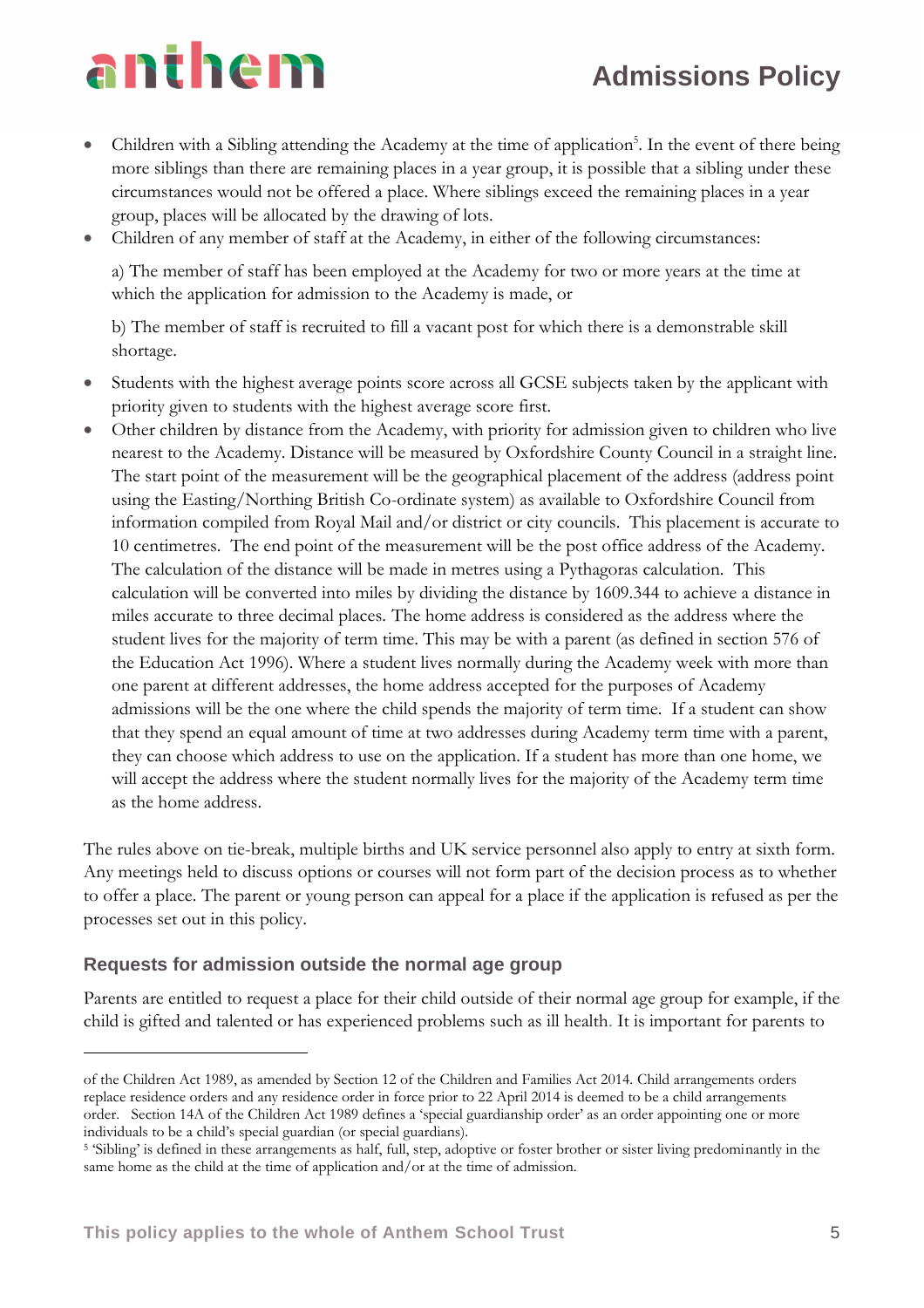## **Admissions Policy**

note that they will have the opportunity and responsibility to provide whatever evidence they wish to support their request. Decisions on requests for admission outside the normal age group will be made based on the circumstances of each case and in the best interests of the child concerned. In accordance with the School Admissions Code, this will include taking account of:

- Parents' views
- Information about the child's academic, social and emotional development
- Where relevant, their medical history and the views of a medical professional
- Whether they have previously been educated out of their normal age group
- Whether they may naturally have fallen into a lower age group if it were not for being born prematurely
- The Headteacher's views

If applying during the normal admissions round, parents must apply for a place in the child's normal age group at the usual time. At the same time, parents may make their application for admission out of the normal age group. Wherever possible, requests for admission outside a child's normal age group will be processed as part of the main admissions round. They will be considered on the basis of the admission arrangements laid out in this policy, including the oversubscription criteria. Applications will not be treated as a lower priority if parents have made a request for a child to be admitted outside the normal age group.

Parents will be informed of the Academy's decision before April 16 and will always be informed of the reasons for any decision on the year group a child should be admitted to. Once informed of the Academy's decision, parents may withdraw their application for the normal age group if their application for deferment is agreed or decide to accept the offer of the normal age range if they are refused. Alternatively, they could refuse this offer and make an in-year application (see below). Parents do not have a right to appeal if they are offered a place at the Academy but it is not in their preferred age group.

### **Operation of waiting lists**

Where in any year the Academy receives more applications for places than there are places available, a waiting list will operate. This will be maintained by Oxfordshire County Council and it will be open to any parent to ask for his or her child's name to be placed on the waiting list, following an unsuccessful application.

Children's position on the waiting list will be determined solely in accordance with the oversubscription criteria set out above. Where places become vacant, they will be allocated to children on the waiting list in accordance with the oversubscription criteria. The waiting list for admissions will be ranked again every time a child is added, in line with the published oversubscription criteria. For the intake year the list is held until the end of August. After this the School Admissions Code requires that Schools keep the reserve list until the end of the autumn term.

#### **In-year applications**

Parents can apply for a place for their child at any time outside the normal admissions round. Applications for in-year admissions should be sent to Oxfordshire County Council [www.oxfordshire.gov.uk/admissions.](http://www.oxfordshire.gov.uk/admissions) As is the case in the normal admissions round, all children whose EHCP names the Academy will be admitted. If admission would prejudice the provision of efficient education or the efficient use of resources, it may be necessary to refuse a place.